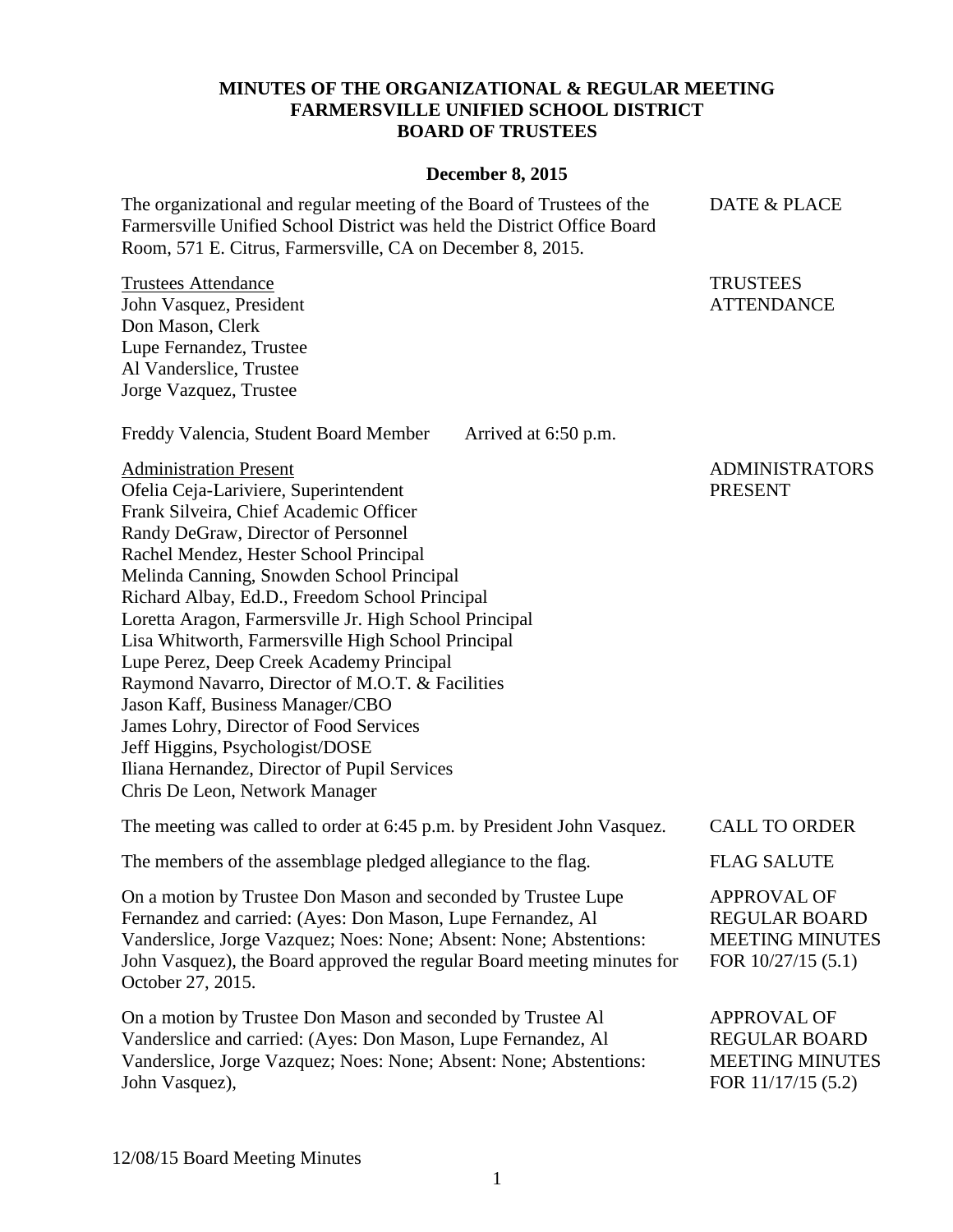Board President Vasquez informed the audience he was turning the meeting over to Superintendent Lariviere to conduct the organizational meeting.

ANNUAL ORGANIZATIONAL MEETING

BOARD PRESIDENT

BOARD SECRETARY APPOINTED (A3)

ESTABLISHMENT OF BOARD MEETING

DATES (B)

ELECTED (A1)

BOARD CLERK ELECTED (A2)

On a motion by Trustee John Vasquez and seconded by Trustee Lupe Fernandez, the Board voted unanimously to approve Don Mason as Board President.

On a motion by Trustee Al Vanderslice and seconded by Trustee Don Mason and carried: (Ayes: Don Mason, Lupe Fernandez, Al Vanderslice; Noes: John Vasquez; Absent: None; Abstentions: Jorge Vazquez), the Board approved Lupe Fernandez as Board Clerk.

On a motion by Trustee John Vasquez and seconded by Trustee Jorge Vazquez and carried: (Ayes: John Vasquez, Jorge Vazquez; Noes: Don Mason, Al Vanderslice; Absent: None; Abstentions: Lupe Fernandez), the Board appointed Ofelia Ceja-Lariviere as Board Secretary.

Trustee John Vasquez suggested the Board consider meeting one time per month. On a motion by Trustee John Vasquez and seconded by Trustee Jorge Vazquez, the Board voted unanimously to approve the Board meeting dates for 2016 as presented:

February 9, 23 July 12

March 15 September 13, 27 April 12, 26 **October 11**, 25 June 14 November 15

January 19 July 11, 26 (Board Study Session) February 22 (Board Tour) August 9, 23 May 10, 24 October 24 (Board Study Session) December 13

On a motion by Trustee John Vasquez and seconded by Trustee Jorge Vazquez and carried: (Ayes: John Vasquez, Don Mason, Lupe Fernandez, Jorge Vazquez; Noes: Al Vanderslice; Absent: None), the Board approved the Authorized Signatures Form.

On a motion by Trustee Al Vanderslice and seconded by Trustee Don Mason and carried: (Ayes: Don Mason, Lupe Fernandez, Al Vanderslice, John Vasquez ; Noes: None; Absent: None; Abstentions: Jorge Vazquez), the Board approved Lupe Fernandez as Board Representative to vote in the 2016 Election of County Committee Members.

The Board reviewed the forms to be completed: Statement of Facts. FORMS TO BE

The Board adjourned the annual organizational meeting at 6:59 p.m. ADJOURNMENT (F)

12/08/15 Board Meeting Minutes

APPROVAL OF AUTHORIZED SIGNATURES FORM  $(C)$ 

BOARD REPRESENTATIVE TO VOTE IN 2016 ELECTION OF **COUNTY** COMMITTEE MEMBERS (D)

COMPLETED BY BOARD (E)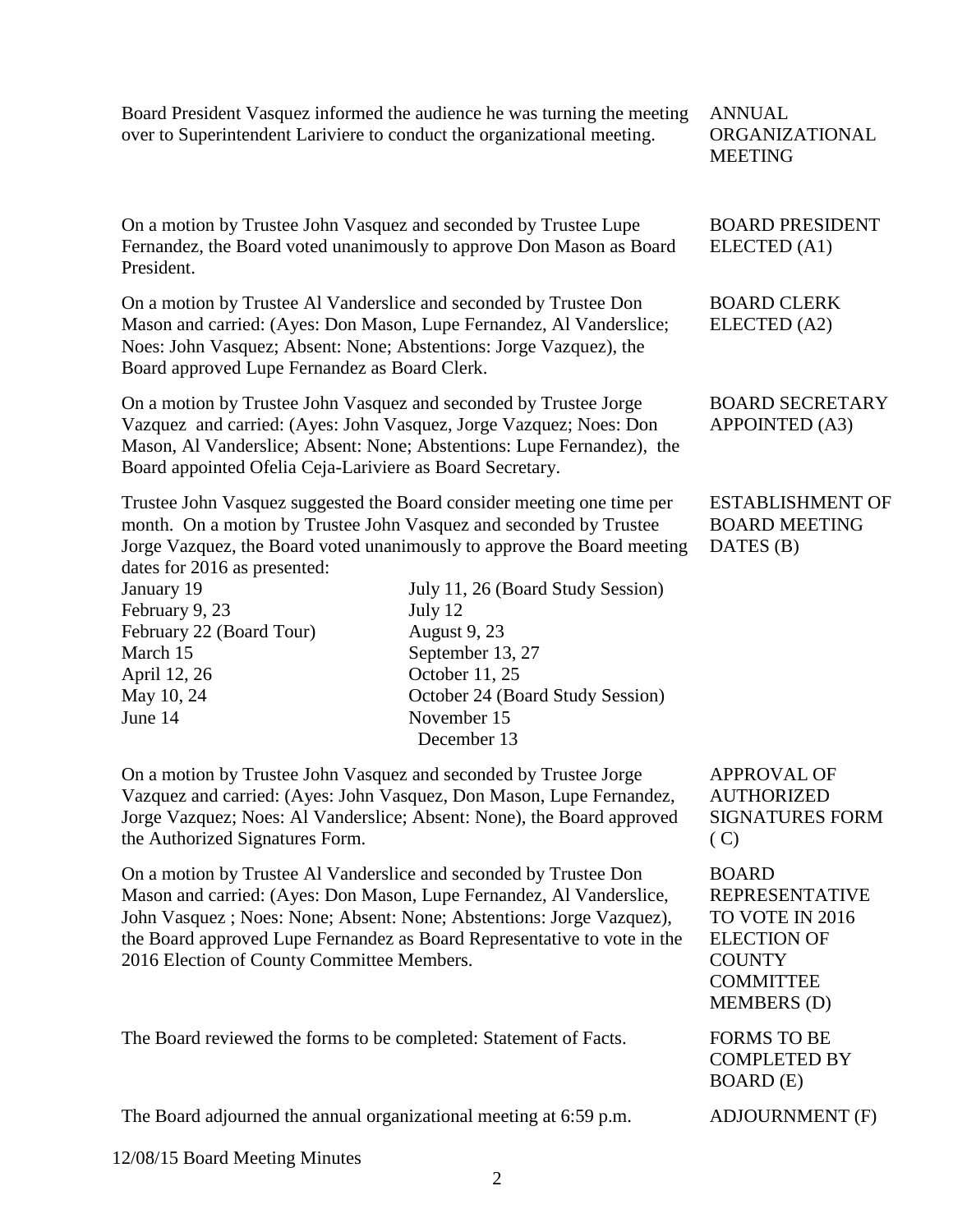| Superintendent Lariviere presented John Vasquez with a recognition plaque<br>for serving as Board President from December 2014 - December 2015.                                                                                                                                                                                      | <b>AWARDS/</b><br><b>PRESENTATIONS</b><br>(6.1)                  |
|--------------------------------------------------------------------------------------------------------------------------------------------------------------------------------------------------------------------------------------------------------------------------------------------------------------------------------------|------------------------------------------------------------------|
| The Board recessed at 7:00 p.m. for refreshments.                                                                                                                                                                                                                                                                                    | <b>REFRESHMENTS</b>                                              |
| <b>REGULAR BOARD MEETING</b>                                                                                                                                                                                                                                                                                                         |                                                                  |
| The meeting was called to order at 7:11 p.m. by President Don Mason.                                                                                                                                                                                                                                                                 | <b>CALL TO ORDER</b>                                             |
| <b>Trustees Attendance</b><br>Don Mason, President<br>Lupe Fernandez, Clerk<br>Al Vanderslice, Trustee<br>John Vasquez, Trustee<br>Jorge Vazquez, Trustee                                                                                                                                                                            | <b>BOARD MEMBER</b><br><b>ATTENDANCE</b>                         |
| Freddy Valencia, Student Board Member                                                                                                                                                                                                                                                                                                |                                                                  |
| On a motion by Trustee John Vasquez and seconded by Trustee Al<br>Vanderslice, the Board voted unanimously to approve the agenda including<br>the following revision: Delete Item 15.8: Approval of Architectural<br>Services Agreement with Mangini Associates for the New Vocational<br>Education Building and Cafeteria Addition. | <b>ADOPTION OF</b><br>AGENDA(4.1)                                |
| On a motion by Trustee John Vasquez and seconded by Trustee Jorge<br>Vazquez, the Board voted unanimously to approve the consent calendar:<br>Approval of released warrants dated:<br>5.3<br>November 12, 2015 in the amount of \$134,444.37<br>November 17, 2015 in the amount of \$303,972.32                                      | <b>APPROVAL OF</b><br><b>CONSENT</b><br><b>CALENDAR</b><br>(5.3) |
| Freddy Valencia, Student Board Member, made an oral report to the Board<br>regarding FHS activities.                                                                                                                                                                                                                                 | <b>AWARDS/</b><br><b>PRESENTATIONS</b><br>(6.2, 6.3)             |
| Richard Albay, Ed.D., Freedom School Principal, presented Signature<br>Program Recognition Certificates to the following:<br><b>Parent Honoree:</b><br>Antonio Ramirez<br><b>Student Honoree:</b><br>Mario Franco<br><b>Staff Honoree:</b><br>Gabby Enriquez                                                                         |                                                                  |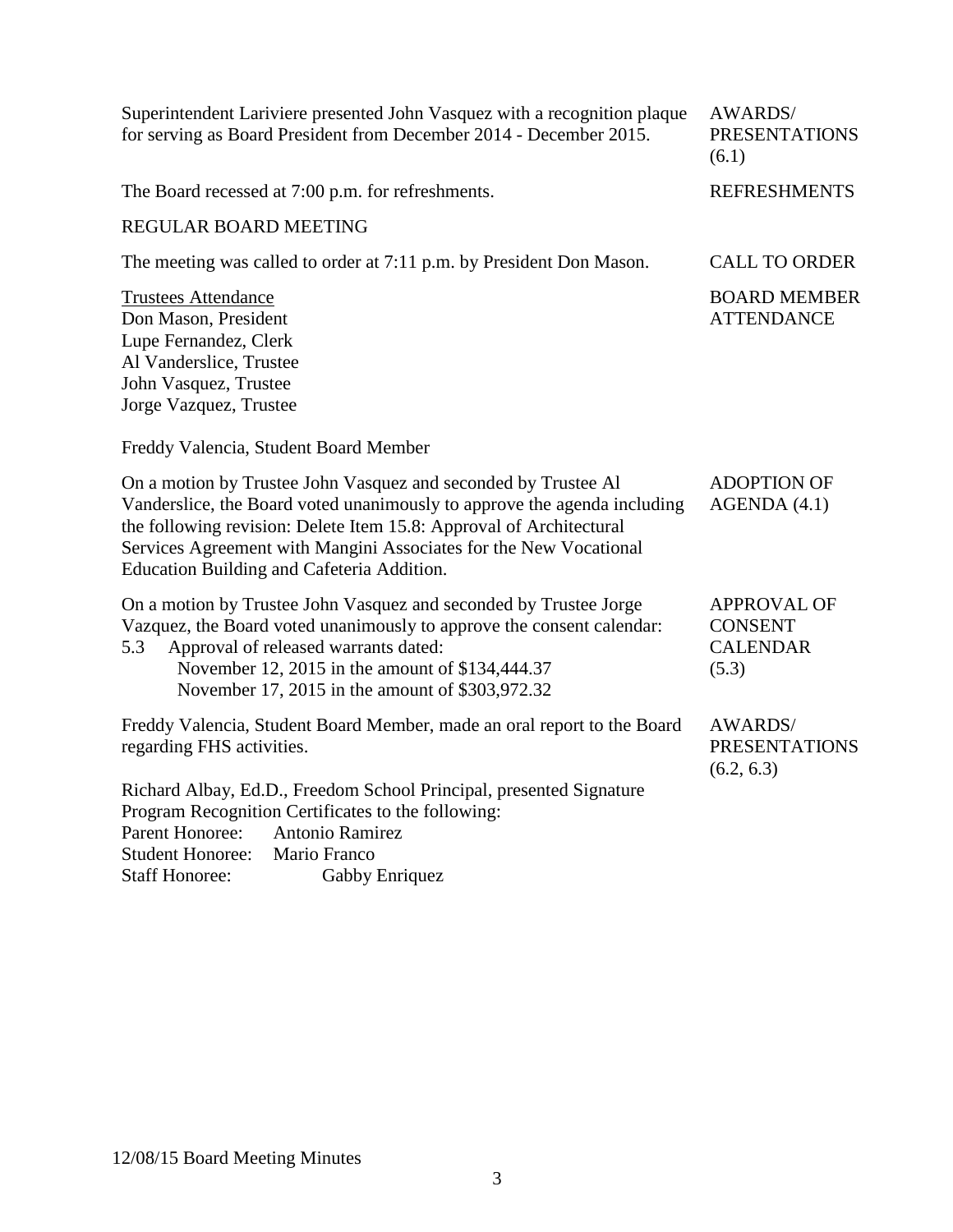Susan Martinez, parent, presented the board with a formal complaint against the High School administrator regarding an incident that occurred yesterday (December 7, 2015).

Crystal Barrios, parent, addressed the Board regarding bullying. Mrs. Barrios stated her 7-year-old son has a learning disability and has come home with scratches and injuries from bullying at Snowden Elementary. Her son hurt himself at home and Child Protective Services (CPS) was called. Mrs. Barrios asked why CPS was not called when her child was injured at school.

John Alvarez, community member, addressed the Board regarding education. Mr. Alvarez asked the Board to move forward and the let the teachers know that as a community things are getting better. As the LCAP chairman, he is very happy with the way things are moving.

Billie Shawl and Maria Carbajal, representatives for Farmersville Community For Child Well Being, invited everyone to the Farmersville City Council meeting on December 15, 2015. They will receive a proclamation that night naming Farmersville as a Community for Child Well Being.

Alice Lopez, community member, addressed the board regarding board role, teacher training, food service staff, planning end-of-year events, and board meetings adjourning after 10:00 p.m. Mrs. Lopez stated the District needs to work together and requested the Board not bring back people who had a negative impact on the community.

Angel Garcia and Irma Medillin, El Quinto Sol de America, addressed the Board to request community support and collaboration for their organization which offers ESL classes, art and crafts, folkloric dance groups, and the ongoing Healthy Kids Zone Program.

James Lohry, Director of Food Services, invited everyone to the Super Bowl meal being offered on February 10, 2015.

Gaylen Quinzer, Executive Director of the Boys and Girls Club of the Sequoias including the Boys and Girls Club in Farmersville, spoke on the Lea Conmigo Program in Farmersville. The project is to bring the community together to create a culture of literacy in Farmersville. They received a grant from the Regional Foundation which will allow them to kick the project into high gear and bring the community together to talk about helping the schools to help students learn to read.

PUBLIC COMMENTS (8.0)

PUBLIC COMMENTS (8.0)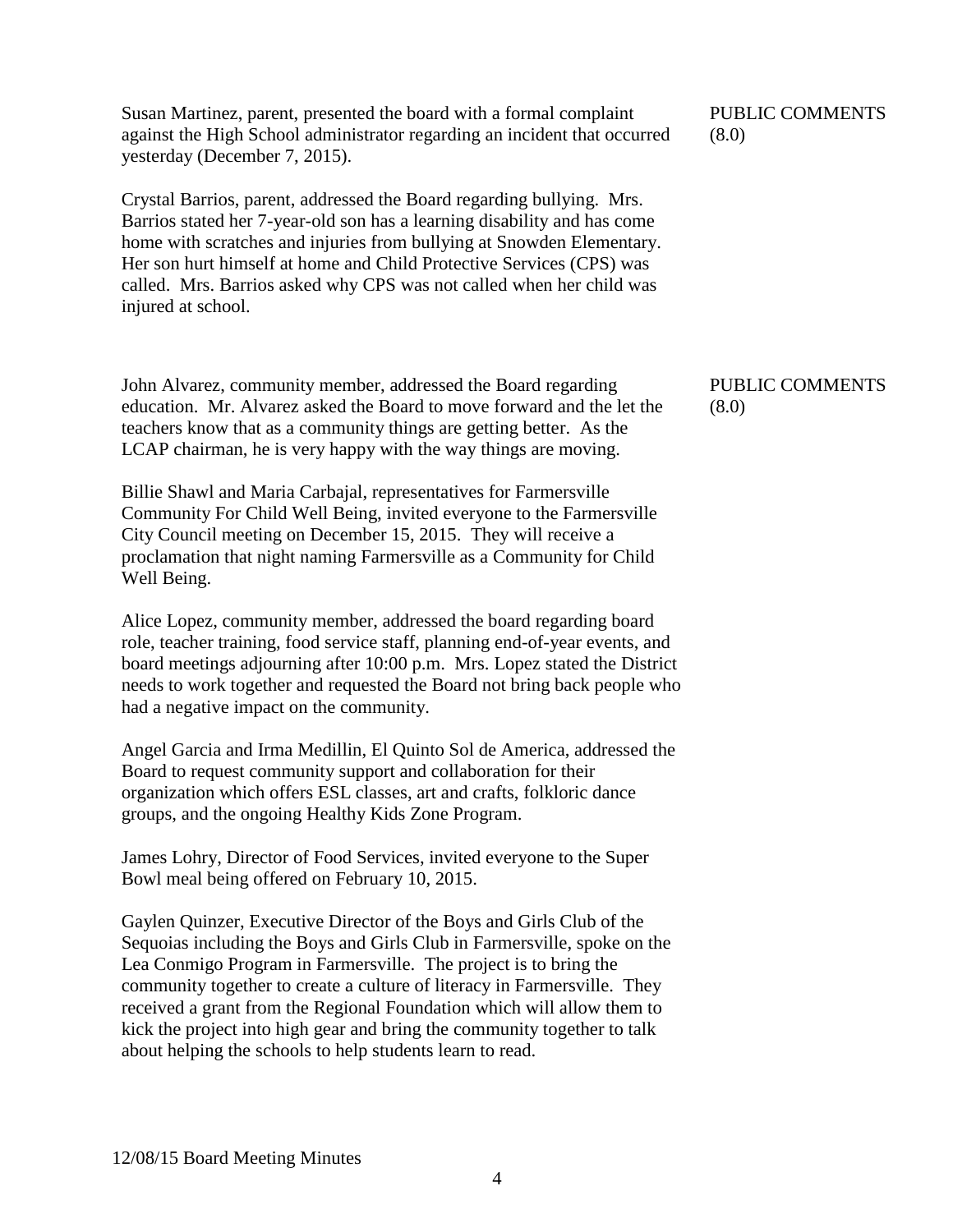On a motion by Trustee John Vasquez and seconded by Trustee Jorge Vazquez, the Board voted unanimously to approve the California Association for Bilingual Education Conference on March 22-25, 2016 in San Francisco, CA.

On a motion by Trustee John Vasquez and seconded by Trustee Jorge Vazquez, the Board voted unanimously to approve the Jump Into English contract (ESL Classes for Adults).

Trustee John Vasquez made a motion to approve the Imagine Learning Contract. Trustee Lupe Fernandez seconded the motion. The Board questioned the total cost of the contract (\$110,287.50 per year for a 5-year contract) and the fact that the first payment was due to the vendor on December 31, 2015, approximately two weeks from the board-approved date. The Board requested contracts be brought before the Board for approval in a more timely manner. Trustee Lupe Fernandez withdrew her second. Trustee Jorge Vazquez seconded the motion made by Trustee John Vasquez. The motion carried: (Ayes: John Vasquez, Jorge Vazquez; Noes: Lupe Fernandez, Don Mason, Al Vanderslice; Absent: None).

On a motion by Trustee John Vasquez and seconded by Trustee Jorge Vazquez and carried: (Ayes: Don Mason, Lupe Fernandez, John Vasquez, Jorge Vazquez; Noes: Al Vanderslice; Absent: None), the Board approved the contracts for Supplemental Educational Service (SES) Providers for 2015-16: !ACE Tutoring Services, Inc., #1 Academia de Servicio De Tutoria, #1 Achieve Academic Excellence, 1 iPad Gratis LLC, 1 Online Tutoring LLC, 1 to 1 Study Buddy Tutoring, Inc., A + Educational Centers, A Better Tomorrow Education, A Tree of Knowledge Educational Services, Inc., Above & Beyond Learning, Inc., Adaptive Learning LLC, ATS Project Success, Boys2MenGirls2Women Tutoring Services, California Tutoring Company, LLC (CA), Carter, Reddy & Associates, Inc., Club Z! In-Home Tutoring Services, Inc., Learn with iPads LLC, Professional Tutors of America, Inc., Sullivan Learning Systems, Inc., Sylvan Learning, Teach-n-Tutor, Inc., and Voice of Hope.

On a motion by Trustee Al Vanderslice and seconded by Trustee John Vasquez, the Board voted unanimously to approve Camille Berlin, Grade 5 Teacher at Freedom School.

On a motion by Trustee John Vasquez and seconded by Jorge Vazquez and carried: (Ayes: Don Mason, John Vasquez, Jorge Vazquez; Noes: Lupe Fernandez, Al Vanderslice; Absent: None), the Board voted unanimously to approve Jessica Fierro, Cafeteria Manager (District).

APPROVAL OF CA ASSOCIATION FOR BILINGUAL EDUCATION CONFERENCE (10.1)

APPROVAL OF JUMP INTO ENGLISH **CONTRACT** (ESL CLASSES FOR ADULTS) (12.1)

NON APPROVAL OF IMAGINE LEARNING CONTRACT (12.2)

APPROVAL OF CONTRACTS FOR SUPPLEMENTAL EDUCATIONAL SERVICES (SES) PROVIDERS IN 2015-16 (12.3)

APPROVAL OF GRADE 5 TEACHER (13.1.1)

APPROVAL OF CAFETERIA MANAGER (13.2.1)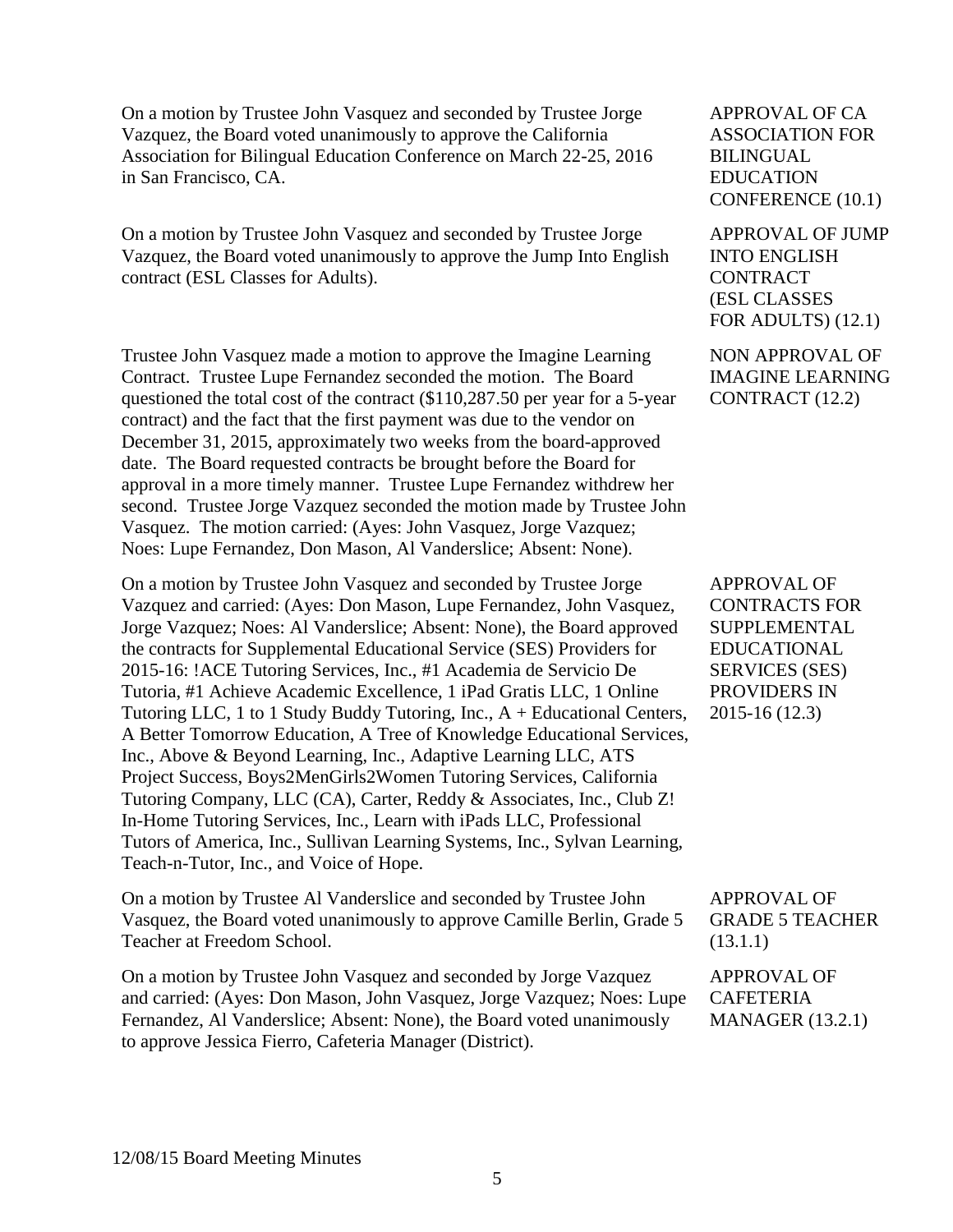On a motion by Trustee John Vasquez and seconded by Trustee Jorge Vazquez, the Board voted unanimously to approve Teresa Bombela, Secretary II/Guidance (FHS).

On a motion by Trustee John Vasquez and seconded by Trustee Jorge Vazquez, the Board voted unanimously to approve Norma Guerra, Registrar/Attendance (FHS).

The Board reviewed the Personnel Action Report. PERSONNEL ACTION

On a motion by Trustee John Vasquez and seconded by Trustee Jorge Vazquez and carried: (Ayes: Don Mason, Lupe Fernandez, John Vasquez, Jorge Vazquez; Noes: Al Vanderslice; Absent: None), the Board approved the job description for District Community Liaisons.

On a motion by Trustee John Vasquez and seconded by Trustee Jorge Vazquez and carried: (Ayes: John Vasquez, Jorge Vazquez; Noes: Don Mason, Lupe Fernandez, Al Vanderslice; Absent: None), the Board did not approve the job description and salary schedule for the Food Service Worker Lead positions.

On a motion by Trustee John Vasquez and seconded by Trustee Jorge Vazquez and carried: (Ayes: Don Mason, John Vasquez, Jorge Vazquez; Noes: Lupe Fernandez, Al Vanderslice; Absent: None), the Board approved the job description for Web/Technology Specialist.

The Board reviewed the Board request for establishing a suggestion box for both employees and the public. Trustee Lupe Fernandez requested a suggestion box be made available at every site and district. The District purchased six suggestion boxes which have been distributed to all the school sites. The Board requested a suggestion box also be placed in the lobby of the District Office.

The Board reviewed the information regarding board request on establishing a District Budget Committee. Trustee Lupe Fernandez requested information be provided to establish a district Budget Committee composed of Certificated, Classified, Administration and one or two board members. The request included calling other school districts to determine what they do. Five districts were contacted to determine if they had a budget committee that reviews budget revisions before a board meeting. Only one District has a budget review committee that performs that function. The committee meets once per month, the day before the Board meeting and is comprised of management, bargaining unit members and a couple of board members.

APPROVAL OF **SECRETARY** II/GUIDANCE (FHS) (13.2.2)

APPROVAL OF REGISTRAR/ ATTENDANCE (FHS) (13.2.3)

REPORT REVIEWED (13.3)

APPROVAL OF JOB DESCRIPTION FOR DISTRICT **COMMUNITY** LIAISONS (13.4)

NON APPROVAL OF JOB DESCRIPTION & SALARY SCHEDULE FOR FOOD SERVICE WORKER LEAD POSITIONS (13.5)

APPROVAL OF JOB DESCRIPTION FOR WEB/TECHNOLOGY SPECIALIST (13.6)

BOARD REQUEST ON ESTABLISHING SUGGESTION BOX FOR EMPLOYEES & THE PUBLIC REVIEWED (14.1)

BOARD REQUEST ON ESTABLISHING A DISTRICT BUDGET COMMITTEE REVIEWED (14.2)

12/08/15 Board Meeting Minutes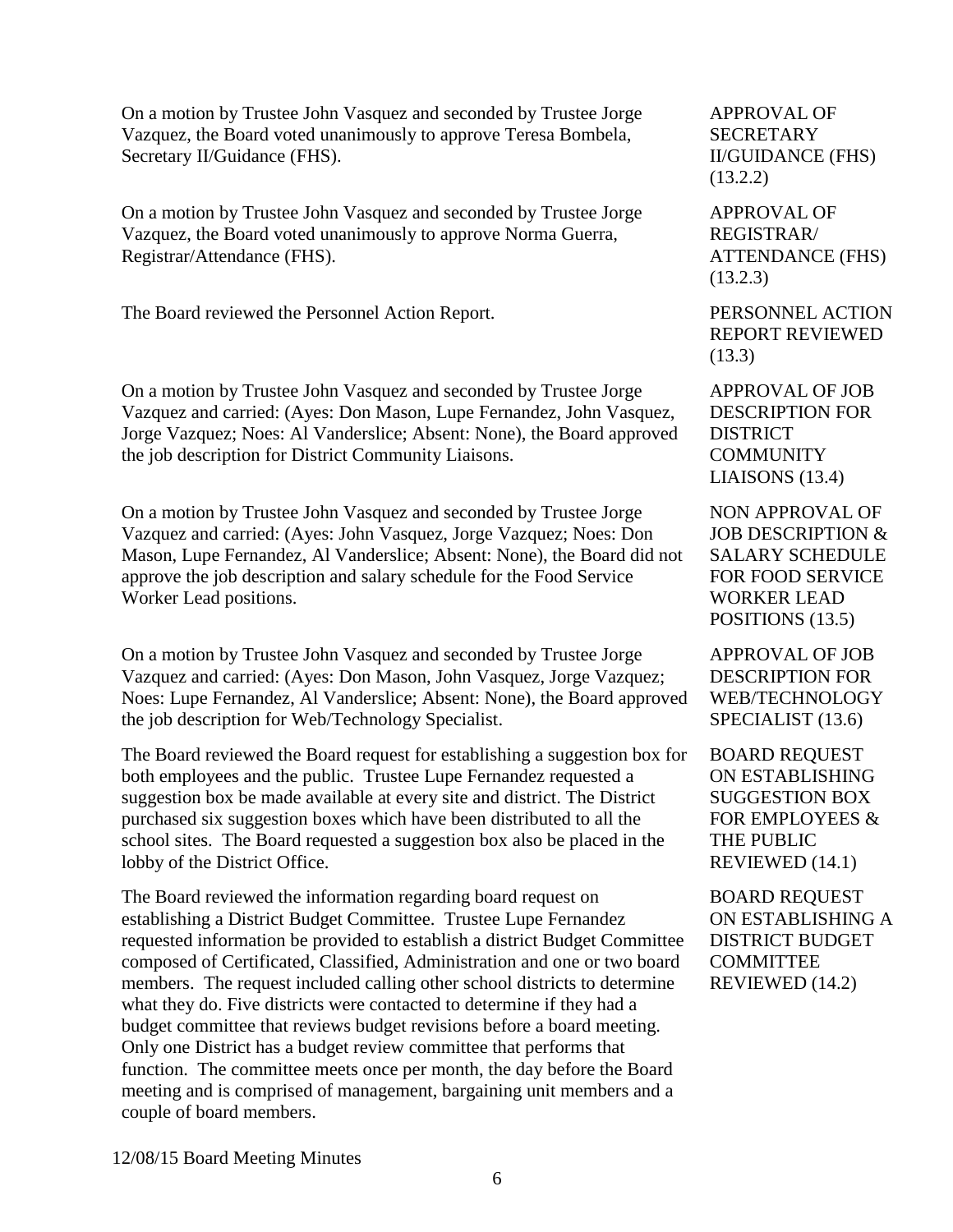The Board reviewed the information regarding board request for a copy of Board Policy 1250. Trustee Al Vanderslice requested policy on Teachers admonishing parents or Board members. The District does not have such a policy. Board Policy 1250 states "*the Board encourages all individuals to attend in maintaining a safe and secure community environment by behaving in an orderly manner while on school grounds and by utilizing the district's complaint processes if they have concerns with any district program or employee. In accordance with Penal Code 626.7, the principal or designee may request that any individual who is causing a disruption, including exhibiting volatile, hostile, aggressive, or offensive behavior, immediately leave school grounds."*

Trustee Al Vanderslice requested a copy of the Board policy regarding parents and Board members visiting the school sites. The Board reviewed Administrative Regulation 1250 regarding visitors, outsiders, registration procedure, Principal's or designation registration authority and the appeal procedure.

Trustee Al Vanderslice requested information on the cross-training of personnel. The Board reviewed the information regarding cross-training of personnel. At times it becomes necessary to request staff to fill in for other staff that may be out because of a medical condition, accident, etc. The District strategically tries to fill the need in a situation, keeping in mind to not cause a gap in another area or department.

Trustee Al Vanderslice requested information regarding Principal's Designee. The Board reviewed the information regarding Principal's Designee. At different times of the school year, the site administrator is asked to attend district or County meetings related to IEP's, expulsions, interviews, training and/or conference. When this occurs, a designee is often asked to oversee the administrative responsibilities while the principal is out of the school site. The site administrators provided a list of their assigned designees.

Trustee Al Vanderslice requested information regarding attorney fees and for what reason we have paid from July 1, 2015 through November 15, 2015. Ofelia Ceja-Lariviere stated she was advised by the legal attorneys that because we do not have this item agenda sized for this meeting the Board can review attorney charges at the next Board meeting. Trustee Vanderslice stated the information provided did not include the total cost of the attorney fees. Superintendent Lariviere stated the total amount of the attorney fees could not be disclosed for purposes of confidentiality regarding District business including matters of labor, matters of negotiations that cannot be disclosed to the public. As a Board, you are welcome to review the attorney fees but it has to be agenda sized and it has to be done in closed session. Trustee Lupe Fernandez asked why the attorney fees were not agenda sized. Superintendent Lariviere stated because the Board asked for information. The Board can now request to have the attorney fees agenda sized.

BOARD REQUEST FOR COPY OF BOARD POLICY 1250 REVIEWED (14.3)

BOARD REQUEST REGARDING ADMINISTRATIVE REGULATION 1250 REVIEWED (14.4)

BOARD REQUEST FOR CROSS TRAINING OF PERSONNEL REVIEWED (14.5)

BOARD REQUEST FOR PRINCIPAL'S DESIGNEE REVIEWED (14.6)

BOARD REQUEST ON ENCUMBERED ATTORNEY FEES FROM JULY 1, 2015 THROUGH NOVEMBER 17, 2015 REVIEWED (14.7)

12/08/15 Board Meeting Minutes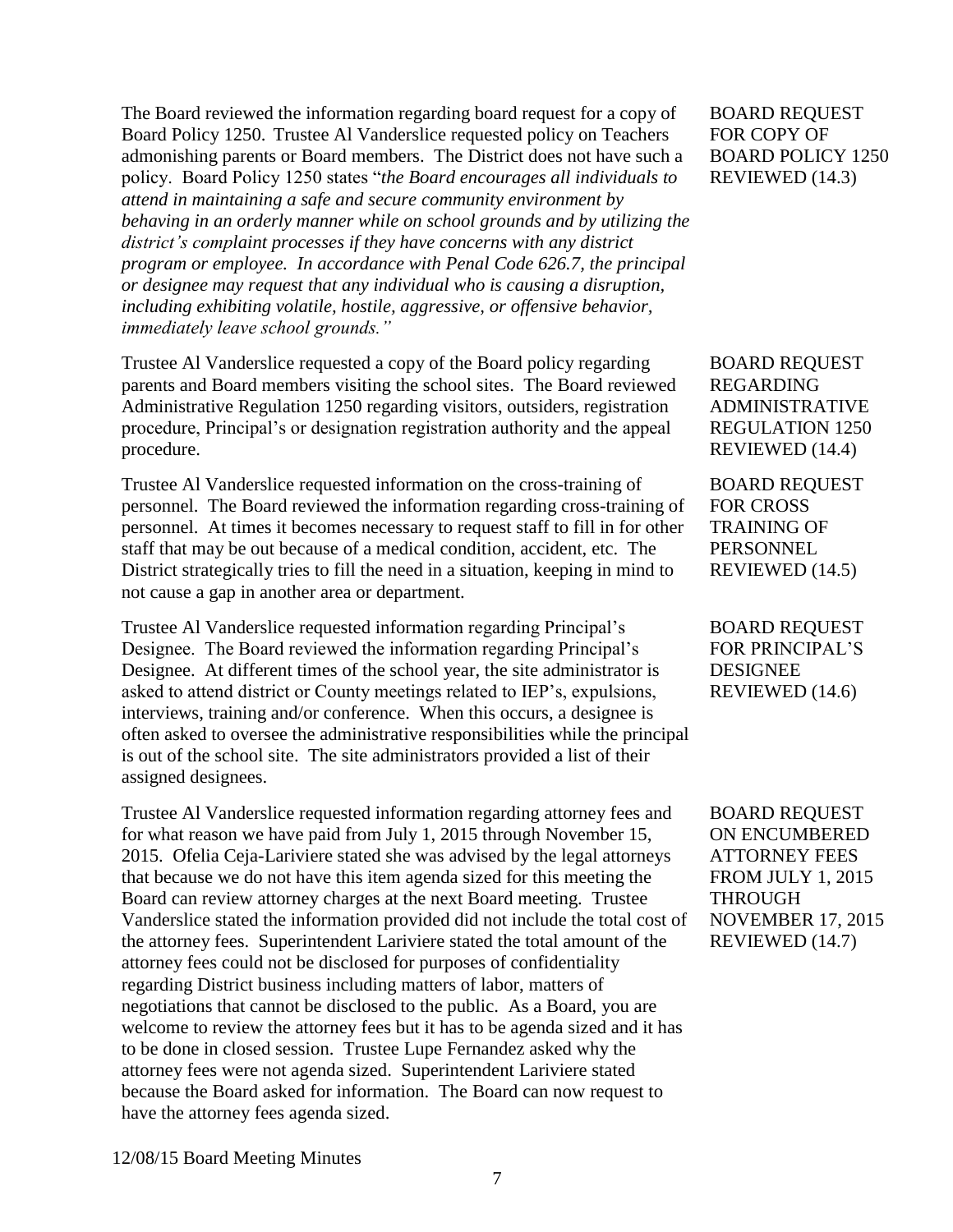Trustee Al Vanderslice request information on Farmersville Unified School District credit cards, who has them, what they have been used for and how much including paperwork related to them from July 1, 2015 through November 17, 2015. Ofelia Ceja-Lariviere, Superintendent, stated the credit card information was given to the Board members in a separate binder. Trustee Vanderslice indicated the information was pretty jumbled up and hard to read. He found that a lot of the bills did not have a back up. The District paid the bill but there was no back up indicating was the purchase was for. Superintendent Lariviere requested Trustee Vanderslice let her know which items he needed back ups for.

Consideration was given to items that the Governing Board wished to have placed on the agenda for the next meeting.

Trustee Al Vanderslice stated he received notice yesterday about the High School Winter Program which was scheduled for yesterday evening. Had he known, he would have made arrangements to attend the Winter Program. He requested the sites provide advance notice to parents and the Board members regarding school site events. Lisa Whitworth, High School Principal, indicated the Winter Program was calendared and that parents were notified. Mrs. Whitworth apologized for the oversight.

Trustee Jorge Vazquez requested the following:

1. Where are we at with benchmarks and if the error that was on there had been corrected?

Trustee Lupe Fernandez requested the following:

- 2. For closed session, the attorney fees.
- 3. For discussion, how our parents are being notified about school site and District information including an update on the District app for parents.

On a motion by Trustee John Vasquez and seconded by Trustee Jorge Vazquez, the Board voted unanimously to approve the Budget Revision Report.

Jason Kaff, Business Manager/CBO, made a PowerPoint Presentation regarding the First Interim Report. The First Interim is due to the Tulare County Office of Education by December 15, 2015 and reflects the budget and actual revenue and expenditures from July 1, 2015 to October 31, 2015. The report encompassed a budget report for all funds, as well as, multi-year projections for 2015-16, 2016-17 and 2017-18.

On a motion by Trustee John Vasquez and seconded by Trustee Jorge Vazquez, the Board voted unanimously to approve the First Period Interim Report and Positive Certification of Financial Status.

BOARD REQUEST FOR CREDIT CARD EXPENSES FROM JULY 1, 2015 THROUGH NOVEMBER 17, 2015 REVIEWED (14.8)

CONSIDERATION OF ITEMS FOR NEXT MEETING (14.3)

APPROVAL OF BUDGET REVISION REPORT (15.1)

POWERPOINT PRESENTATION: FIRST INTERIM REPORT (15.2)

APPROVAL OF FIRST PERIOD INTERIM REPORT & POSITIVE CERTIFICATION OF FINANCIAL STATUS (15.3)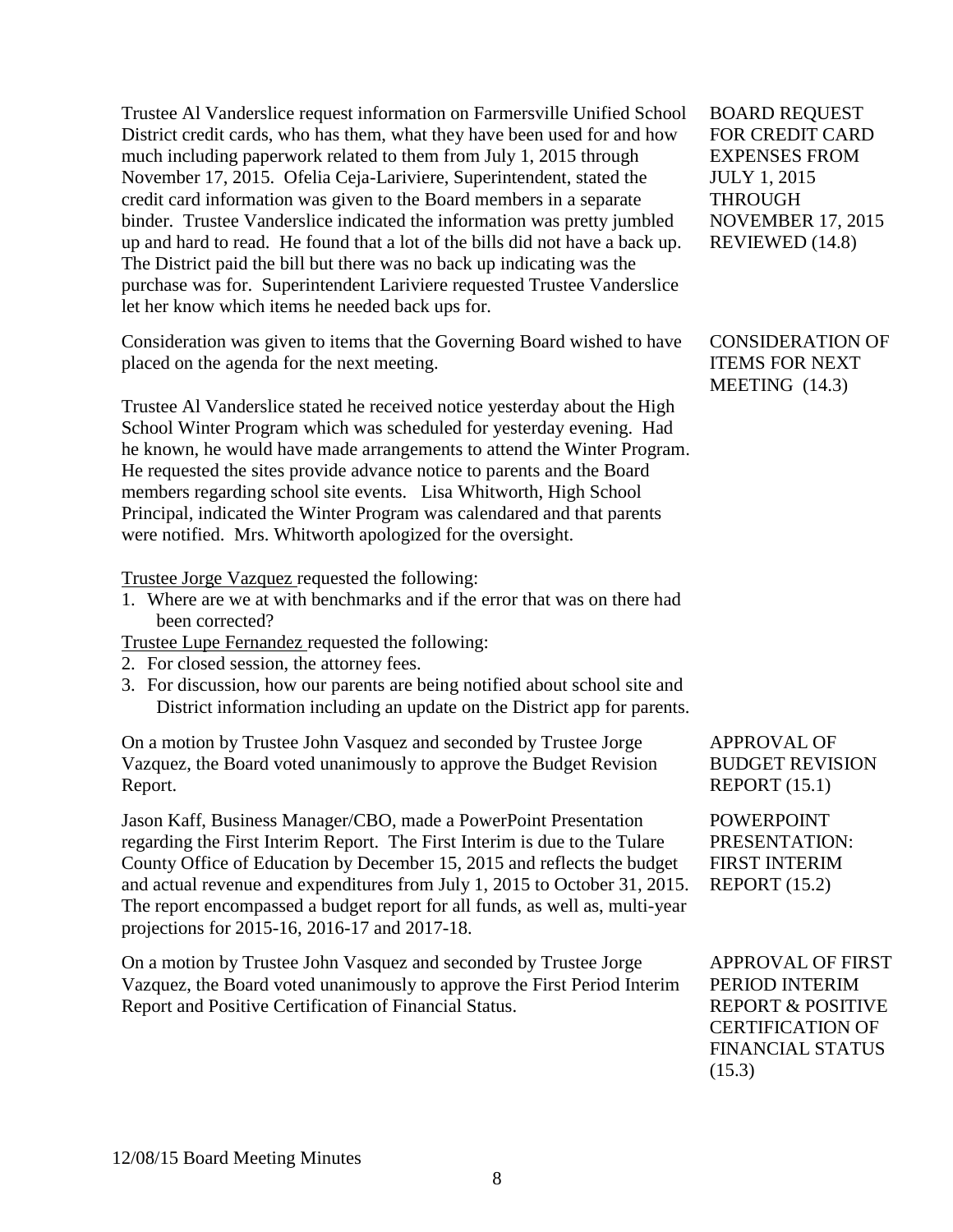On a motion by Trustee John Vasquez and seconded by Trustee Jorge Vazquez, the Board voted unanimously to approve the January Budget Workshop on January 15, 2016 at Fresno County Office of Education. Jason Kaff, Business Manager/CBO, indicated the workshop was an all day workshop.

The Board reviewed the information regarding Board member request regarding a fraud hotline. Jason Kaff, Business Manager/CBO, explained how the fraud hotline worked. He contacted three vendors who provided the following pricing:

In Touch - \$500.00 per year Lighthouse - \$612.50 per year Fraud Hotline - \$250.00 per year

On a motion by Trustee John Vasquez and seconded by Trustee Jorge Vazquez, the Board voted unanimously to approve the contract with SchoolWorks, Inc., for a professional services agreement. SchoolWorks will provide consulting services related to the State School Building Program. Under this agreement, SchoolWorks will prepare the needed documentation for the District to qualify in the State School Facility Program to maximize School Facility Program Funding.

On a motion by Trustee John Vasquez and seconded by Trustee Jorge Vazquez, the Board voted unanimously to approve the Wells Fargo - Community Connections Grant Program Wonderful Giving. Hester School was chosen to receive a donation in the amount of \$250.00 as unrestricted funds.

Raymond Navarro, Director of MOT & Facilities, advised the Board he had meetings set up with the sales representatives from the following vendors to get a price quote for Video Surveillance at Hester and Snowden Schools:

Pelco by Schneider Electric (Clovis, CA) TYCO Integrated Security (Fresno, CA)

Mr. Navarro will bring the information back to the Board once he receives the price quotes.

Future regular board meetings will be held on January 19, 2016 (tentative) and February 9, 2016 (tentative).

APPROVAL TO ATTEND JANUARY BUDGET WORKSHOP (15.4)

BOARD REQUEST ON FRAUD HOTLINE REVIEWED

APPROVAL OF CONTRACT WITH SCHOOLWORKS, INC. REVIEWED (15.6)

APPROVAL OF WELLS FARGO - **COMMUNITY CONNECTIONS** GRANT PROGRAM/ WONDERFUL GIVING DONATION TO HESTER SCHOOL  $(15.7)$ 

VIDEO SURVEILLANCE AT HESTER & SNOWDEN SCHOOLS DISCUSSED (16.1)

FUTURE MEETING DATES (17.1)